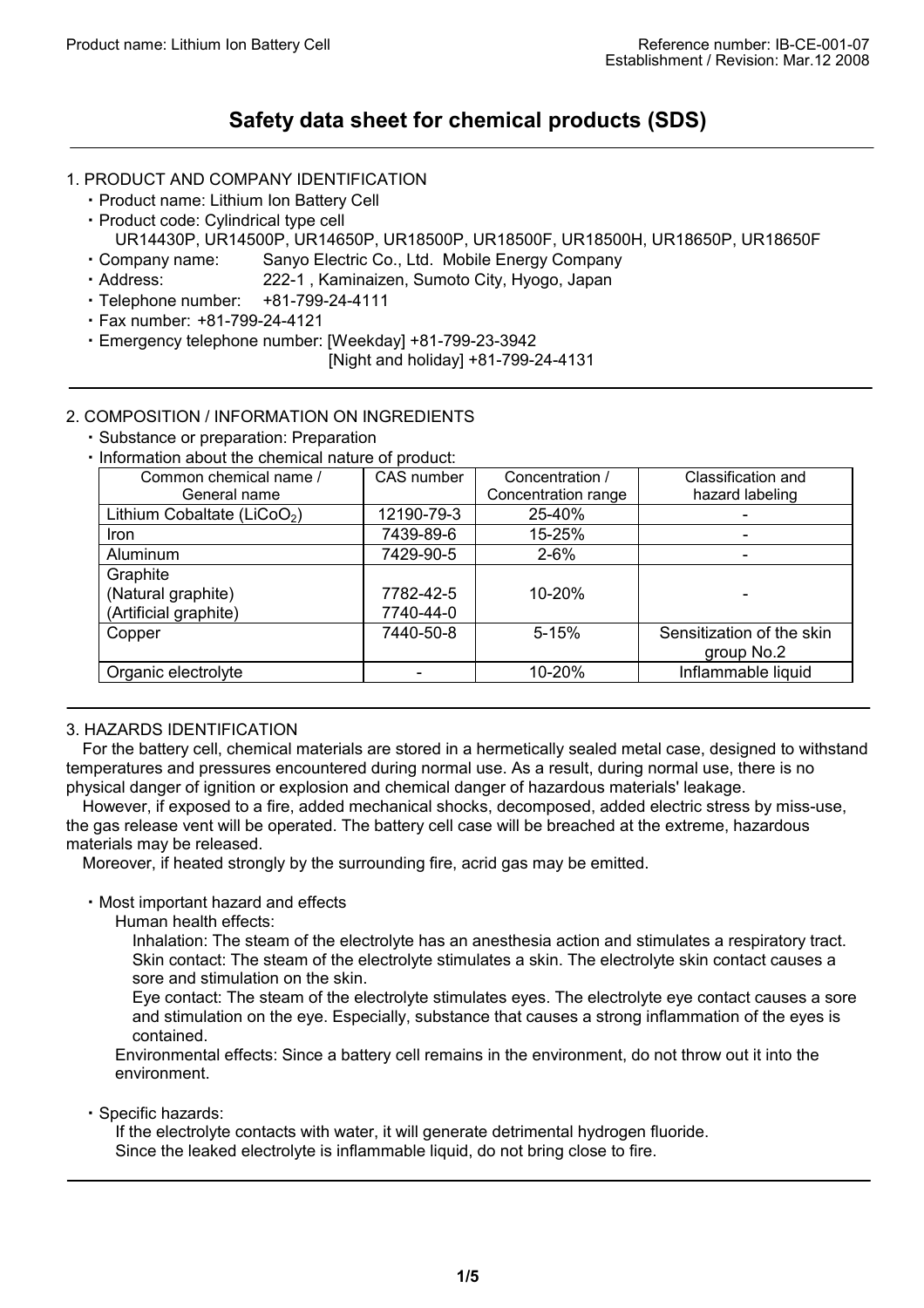#### 4. FIRST-AID MEASURES **Spilled internal cell materials**

・Inhalation:

Make the victim blow his/her nose, gargle. Seek medical attention if necessary.

・Skin contact:

Remove contaminated clothes and shoes immediately. Wash extraneous matter or contact region with soap and plenty of water immediately.

・Eye contact:

Do not rub one's eyes. Immediately flush eyes with water continuously for at least 15 minutes. Seek medical attention immediately.

### **A battery cell and spilled internal cell materials**

・Ingestion:

Make the victim vomit. When it is impossible or the feeling is not well after vomiting, seek medical attention.

### 5. FIRE-FIGHTING MEASURE

- ・Suitable extinguishing media: Plenty of water, carbon dioxide gas, nitrogen gas, chemical powder fire extinguishing medium and fire foam.
- ・Specific hazards: Corrosive gas may be emitted during fire.
- ・Specific methods of fire-fighting: When the battery burns with other combustibles simultaneously, take fireextinguishing method which correspond to the combustibles. Extinguish a fire from the windward as much as possible.
- ・Special protective equipment for firefighters:

Respiratory protection: Respiratory equipment of a gas cylinder style or protection-against-dust mask Hand protection: Protective gloves

Eye protection: Goggle or protective glasses designed to protect against liquid splashes Skin and body protection: Protective cloth

### 6. ACCIDENTAL RELEASE MEASURES

 Spilled internal cell materials, such as electrolyte leaked from a battery cell, are carefully dealt with according to the followings.

・Precautions for human body:

Remove spilled materials with protective equipment (protective glasses and protective gloves). Do not inhale the gas as much as possible. Moreover, avoid touching with as much as possible.

- ・Environmental precautions: Do not throw out into the environment.
- ・Method of cleaning up: The spilled solids are put into a container. The leaked place is wiped off with dry cloth.
- ・Prevention of secondary hazards: Avoid re-scattering. Do not bring the collected materials close to fire.

### 7. HANDLING AND STORAGE

・Handling

Technical measures:

Prevention of user exposure: Not necessary under normal use.

Prevention of fire and explosion: Not necessary under normal use.

Precaution for safe handling: Do not damage or remove the external tube.

Specific safe handling advice: Never throw out cells in a fire or expose to high temperatures. Do not soak cells in water or seawater. Do not expose to strong oxdizers. Do not give a strong mechanical shock or fling. Never disassemble, modify or deform. Do not connect the positive terminal to the negative terminal with electrically conductive material. In the case of charging, use only dedicated charger or charge according to the conditions specified by Sanyo.

・Storage

Technical measures:

Storage conditions (suitable, to be avoided): Avoid direct sunlight, high temperature, high humidity. Store in cool place (temperature:  $-20 \sim 35$  degree C, humidity:  $45 \sim 85\%$ ).

Incompatible products: Conductive materials, water, seawater, strong oxidizers and strong acids Packing material (recommended, not suitable): Insulative and tear proof materials are recommended.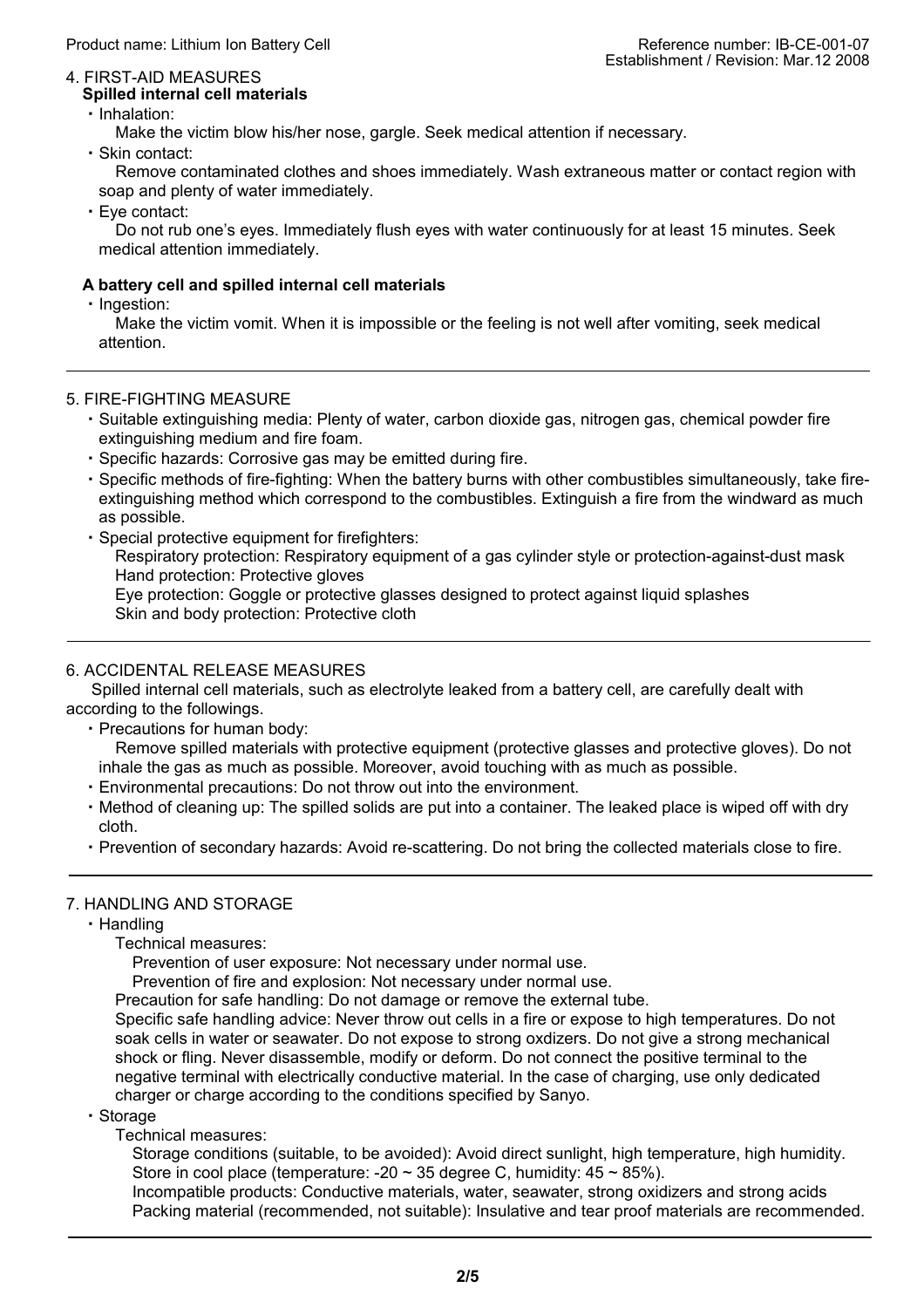### 8. EXPOSURE CONTROLS / PERSONAL PROTECTION

・Engineering measures:

No engineering measure is necessary during normal use. In case of internal cell materials' leakage, operate the local exhaust or improve ventilation.

・Control parameters

| Common chemical name /                  | <b>ACGIH (2002)</b>                      |            |  |
|-----------------------------------------|------------------------------------------|------------|--|
| General name                            | TLV-TWA                                  | <b>BEI</b> |  |
| Lithium Cobaltate (LiCoO <sub>2</sub> ) | $0.02$ mg/m <sup>3</sup> (as cobalt)     |            |  |
| Aluminum                                | $10mg/m3$ (metal coarse particulate)     |            |  |
|                                         | $5mg/m3$ (inflammable powder)            |            |  |
|                                         | $5mg/m3$ (weld fume)                     |            |  |
| Carbon<br>(Natural graphite)            | 2mg/m <sup>3</sup>                       |            |  |
| (Artificial graphite)                   | (inhalant coarse particulate)            |            |  |
| Copper                                  | $0.2$ mg/m <sup>3</sup> (fume)           |            |  |
|                                         | 1.0mg/ $m3$ (a coarse particulate, Mist) |            |  |
| Organic electrolyte                     |                                          |            |  |

ACGIH: American Conference of Governmental Industrial Hygienists, Inc.

TLV-TWA: Threshold Limit Value-Time Weighted Average concentration

BEI: Biological Exposure Indices

・Personal protective equipment

Respiratory protection: Respirator with air cylinder, dust mask

Hand protection: Protective gloves

Eye protection: Goggle or protective glasses designed to protect against liquid splashes

Skin and body protection: Working clothes with long sleeve and long trousers

### 9. PHYSICAL AND CHEMICAL PROPERTIES

- ・Appearance Physical state: Solid Form: Cylindrical Color: Metallic color (without tube) Odor: No odor
- ・pH: NA
- ・Specific temperatures/temperature ranges at which changes in physical state occur: There is no useful information for the product as a mixture.
- ・Flash point: NA
- ・Explosion properties: NA
- ・Density: NA
- ・Solubility ,with indication of the solvent(s): Insoluble in water

### 10. STABILITY AND REACTIVITY

- ・Stability: Stable under normal use
- ・Hazardous reactions occurring under specific conditions
	- ・Conditions to avoid: When a battery cell is exposed to an external short-circuit, crushes, deformation, high temperature above 100 degree C, it will be the cause of heat generation and ignition. Direct sunlight and high humidity.
	- ・Materials to avoid: Conductive materials, water, seawater, strong oxidizers and strong acids.
	- ・Hazardous decomposition products: Acrid or harmful gas is emitted during fire.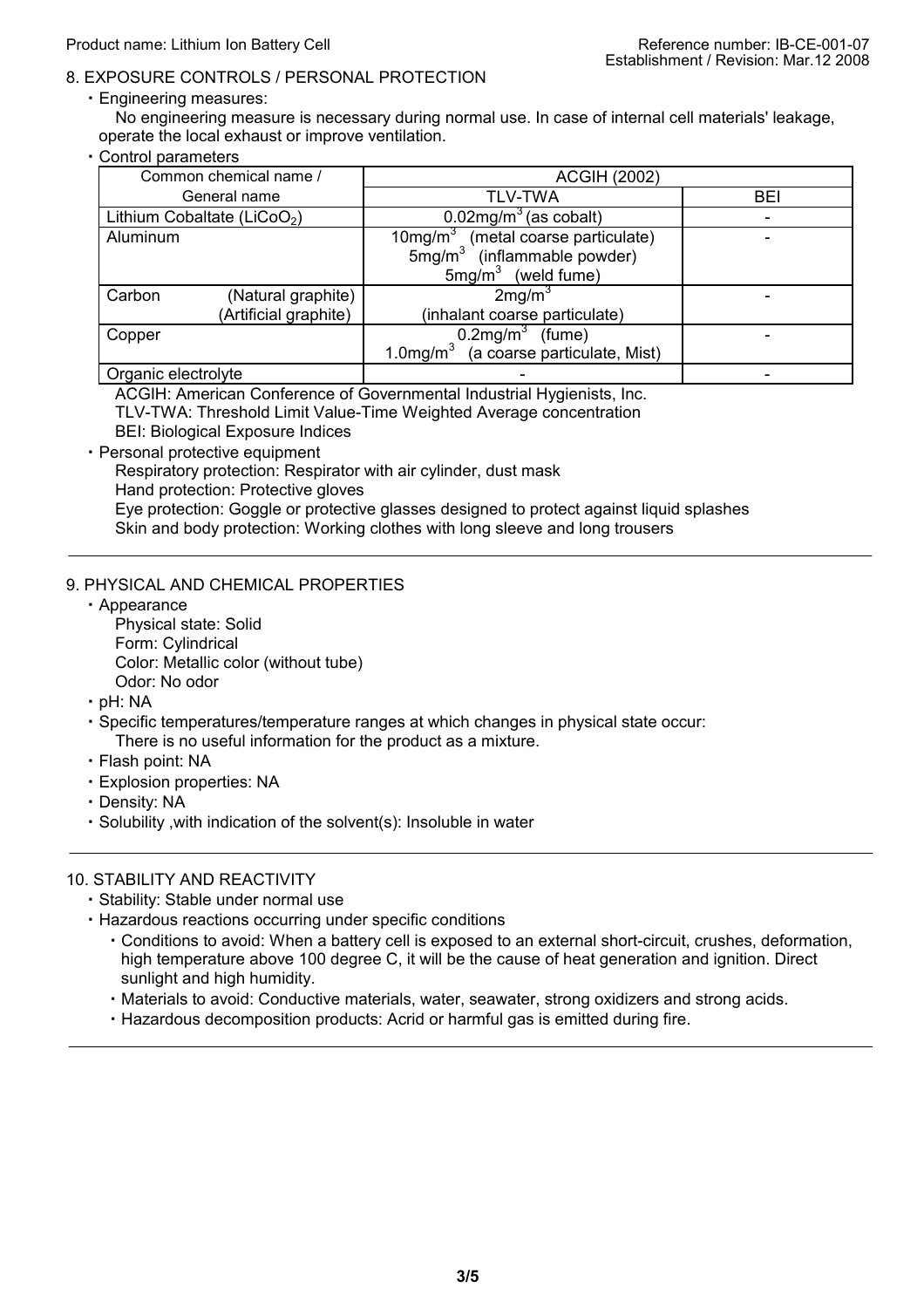#### 11. TOXICOLOGICAL INFORMATION

There is no available data on the product itself. The information of the internal cell materials is as follows.

#### Lithium cobaltate – LiCoO<sub>2</sub>

- ・Acute toxicity: No applicable data.
	- Reference cobalt: LDLo, oral Guinea pig 20mg/kg
- ・Local effects: Unknown.
- ・Sensitization:
	- The nervous system of respiratory organs may be stimulated sensitively.
- ・Chronic toxicity/Long term toxicity:

By the long-term inhalation of coarse particulate or vapor of cobalt, it is possible to cause the serious respiratory-organs disease. Skin reaction or a lung disease for allergic or hypersensitive person may be caused.

・Skin causticity: Although it is very rare, the rash of the skin and allergic erythema may result.

#### **Aluminum**

- ・Local effects: Aluminum itself has no toxicity. When it goes into a wound, dermatitis may be caused.
- ・Chronic toxicity/Long term toxicity: By the long-term inhalation of coarse particulate or fume, it is possible to cause a lung damage (aluminum lungs).

#### **Graphite**

- ・Acute toxicity: Unknown.
- ・Local effects: When it goes into one's eyes, it stimulates one's eyes; conjunctivitis, thickening of corneal epithelium or edematous inflammation palpebra may be caused.
- ・Chronic toxicity/Long term toxicity:

Since the long-term inhalation of high levels of graphite coarse particulate may become a cause of a lung disease or a tracheal disease.

・Carcinogenicity:

Graphite is not recognized as a cause of cancer by research organizations and natural toxic substance research organizations of cancer.

#### **Copper**

・Acute toxicity:

60-100mg sized coarse particulate causes a gastrointestinal disturbance with nausea and inflammation. TDLo, hypodermic - Rabbit 375mg/kg

・Local effects:

Coarse particulate stimulates a nose and a tracheal.

- When it goes into one's eyes, the symptom of the reddening and the pain is caused.
- ・Sensitization: Sensitization of the skin may be caused by long-term or repetitive contact.
- ・Reproductive effects: TDLo, oral Rat 152mg/kg

### **Organic Electrolyte**

- ・Acute toxicity:
	- $LD_{50}$ , oral Rat 2,000mg/kg or more
- ・Local effects: Unknown.
- ・Skin irritation study: Rabbit Mild
- ・eye irritation study: Rabbit Very severe

### 12. ECOLOGICAL INFORMATION

・Persistence/degradability:

Since a battery cell and the internal materials remain in the environment, do not bury or throw out into the environment.